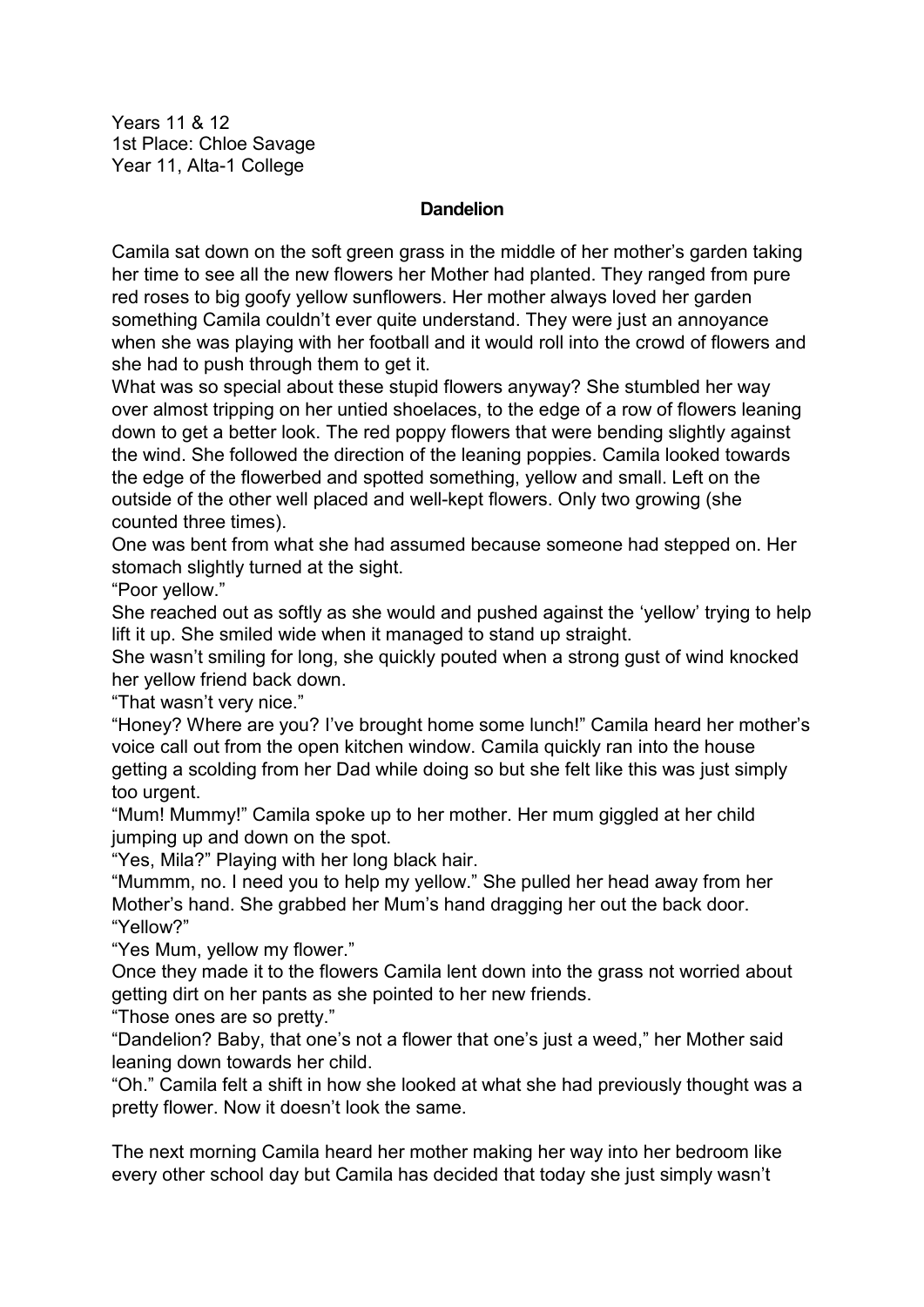going. Camila quickly pulled the bed quilt up and over her head hoping that she wouldn't be seen.

"Camila? Honey what are you doing?" the Mother asked in such a gentle tone. "Camila isn't here at the moment, try again tomorrow," Camila muffled out. Her Mother couldn't help but giggle.

"Oh yeah? That's a shame, I guess I have to just throw away her favourite banana bread that I just brought her . . ."

"No! Don't!" Camila quickly shot up out of her bed pleading with her mother. Her mother reached out to smooth out her child's messed up hair.

"You have to go to school. We are going to be late if you don't get ready now." Camila felt her heart sink into her stomach.

"But – I – why? I can't . . . " Camila shook her hands around trying to speak out an actual sentence that made sense to her mother but her urge to cry overwhelmed her to the point she simply couldn't. Immediately sensing her child's feelings she pulled Camila into her chest holding her tight till she calmed down enough to speak. "What's going on baby?"

"I don't wanna go. No one there likes me!"

"I'm sure that's not true, you are the goofiest, cutest and kindest girl I've ever seen." "If that's true then why won't anyone be my friend?" Camila pouted out eyes slightly red from the crying.

"Aww, I'm sorry Mila. I know you've got this, just walk in there with your head high and give them a big smile. You can't avoid school. Just be yourself and the right people will come to you."

Camila (still not wanting to go) but quickly she got ready for school and made her way into her schoolyard head down lightly kicking the small pebbles that she spotted on the walk. She heard the murmurs of the kids in the background giggling and playing. She looked over at a group of kids trying to put on her best friendly smile (she made sure to practice in the mirror this morning).

She made eye contact with some boy she couldn't remember the name of but she knew he was in her year group. He gave her a harsh look in return before turning around to his group of friends nudging them to glance over at Camila.

"Woah, what a weirdo, make sure she doesn't come near us. Run!"

The group of kids laughed as they ran away to the opposite side of the yard. Camila felt her cheeks start to burn up in embarrassment.

*Why did I do that? I look like such an idiot. I'm always going to be alone, why even try,* Camila thought to herself kicking harder at the rocks and some piles of dirt in the way. She stopped herself for a second when she spotted a dandelion all by their lonesome. Sprung out in the middle of the field sticking out like a sore thumb. Most people would've seen it, it being small and fragile but Camila did. She stomped her way over to it in frustration.

*Stupid flower. That's not even a flower. Can't even be an actual flower if it tried. It won't ever blend in with the other flowers that everyone likes,* she grumpily thought to herself.

Once she was one step away from the weed she lifted her right foot up ready for it to come stomping down but she was stopped when she heard a voice

"Stop! Watch out! There is a flower right there," the feminine voice called out. Camila looked up in confusion. She hadn't heard this voice around the school before. She